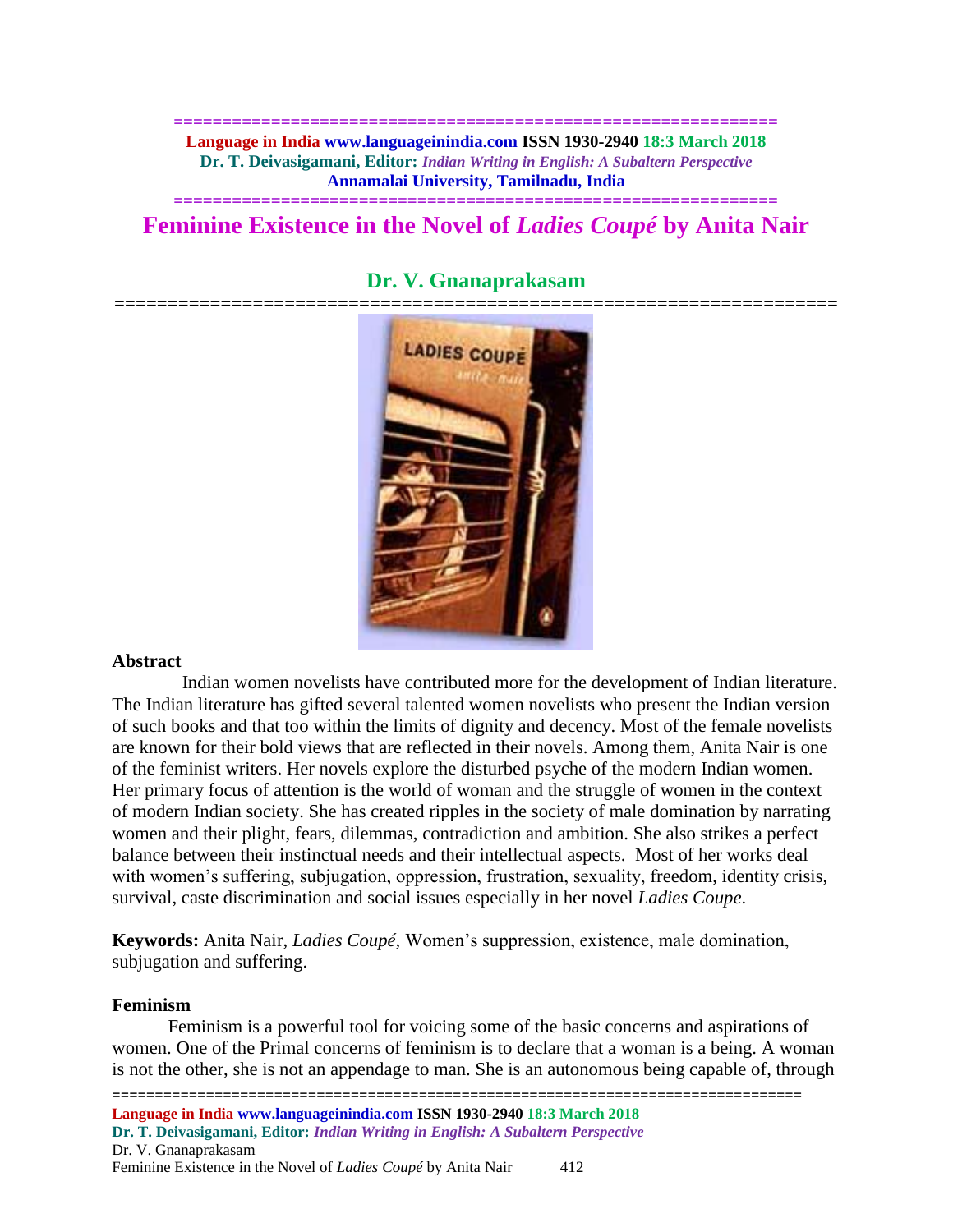trial and error, finding her own way to salvation. The attempts to create female enclave are extremist reaction, but the recent trends in feminist literature are an indication that it is possible for women to live independently in the world where men also live.

In the twentieth century, women's writing is considered a powerful medium that brings out some features of feminism. Their novels speak of certain burning issues related to women as well as those issues that exist in society. Their writings speak about the psyche of the female. The majority of these novels portray the psychological sufferings of frustrated housewives. Women novelists reflect in their novels the predicaments of today's women who have realized that she is helpless and not independent. Among them, Anita Nair is one of the notable novelists who portrays the condition and status of women and how they suffer in the patriarchal society. The aim of this paper is to study the feminine existence in Nair's *Ladies Coupe*.

## **Anita Nair**

Anita Nair is a popular English writer who was born in Kerala. She is a living postmodern Indian woman writer in English and one of the remarkable female writers. She explores not only the feelings and sufferings of her characters, but also describes about their happiness and enjoyment in their everyday life. Nair is a powerful writer and shows a great understanding and compassion for all women through her tender stories especially in her novel *Ladies Coupe*. The title of the book gives a sneak preview of what it is all about. It makes a point how the Indian society treats women. The novel deals with multiple lives and multiple voices that every woman would have faced in her life. The women characters of the novel *Ladies Coupe* suggest courageously new patterns of feminine existence. The novel redefines the lives of women. Anita Nair has done a commendable job in bringing out the positive role transformation of women in the ongoing battle of establishing female selfhood.

#### *Ladies Coupé*

Anita Nair's *Ladies Coupe* deals with the stories of six women as they travel in the ladies' compartment. The main theme of this novel is the development of the protagonist's mind and character. In *Ladies Coupe,* this formation of character and the development of the women into mature individuals make them aware of their identity through a painful course of repression, revolt and resolution. The six women characters relate their stories and one realizes that all have suffered at the hands of the repressive forces of society.

The repressive forces are varied in their manifestation- a patriarchal society and paternalism; sexual politics in marital relationships; sexual stereotyping with its imposed code on female sexuality and an imposed definition of female roles; the repression and marginalization of women effected through traditional institutions in society. The final outcome of this process of an awareness of repression and a sense of revolt leads the characters on to certain resolutions which are bold and lead them to happiness. The whole process finally leads to an exploration of the dilemma of the new woman who is caught between traditionalism and modernity.

#### **Mood to Rebel and Deviate - Akhila**

Anita Nair's *Ladies Coupe* is a novel depicting the suffering woman with a mood to rebel and deviate from the fettered living. Akhila, the Brahmin heroine is a forty-five year old spinster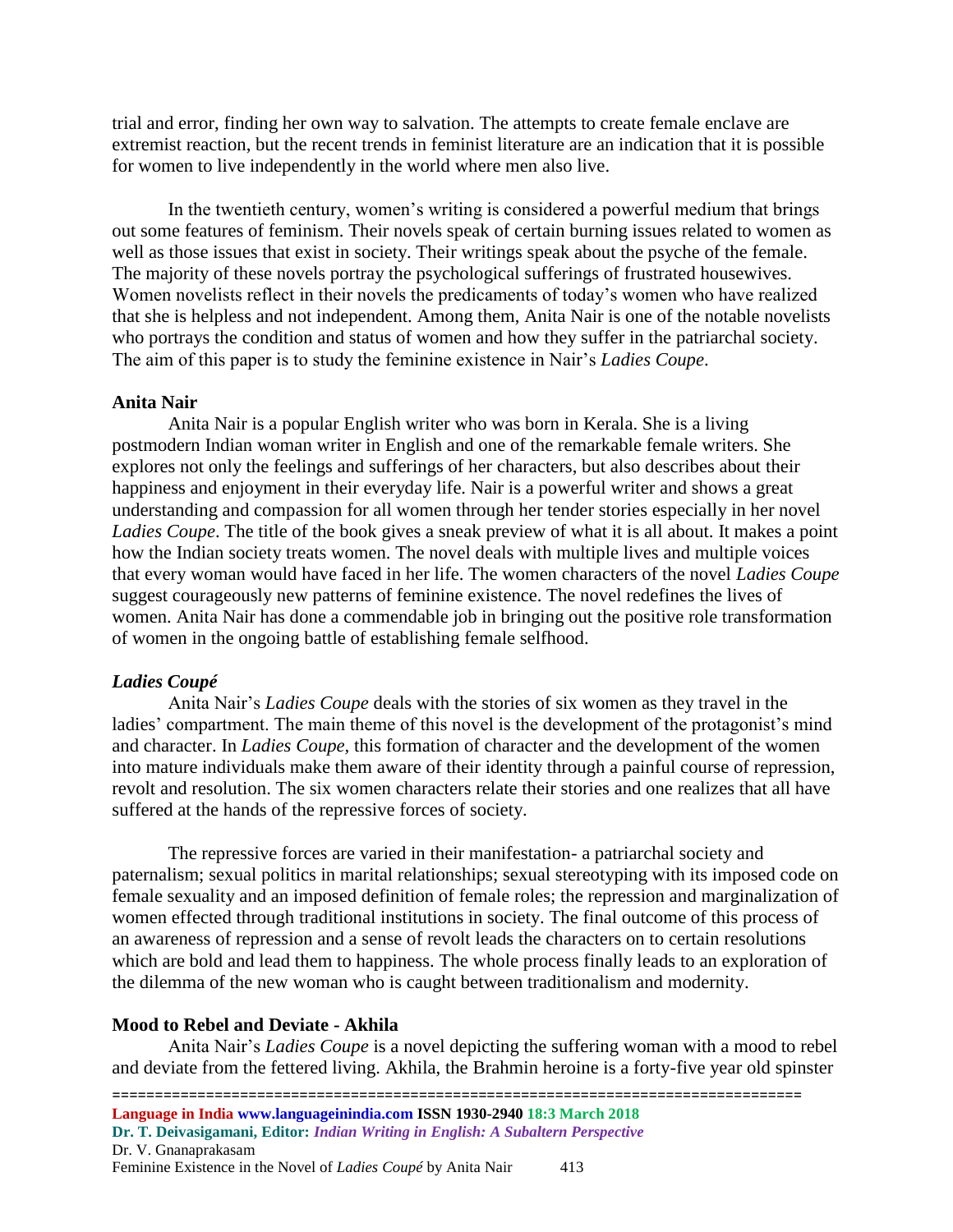who burns herself like a candle for the welfare of her family. The character of Akhila presents a tragic scenario in the Indian family tradition especially in the middle class where the eldest first daughter has to sacrifice her life for the sake of others especially her parents and brothers as she is the first born in the joint family. No love is shown to her or no proposal for marriage is taking shape as she is the cursed member of the family, who is responsible to shoulder the entire family and sacrifice her life for their welfare.

All the responsibilities were shouldered by Akhila after the death of her father. She has been offered her father's post as a clerk in the income tax department. She has played different roles in her family such as sister, a daughter, an aunt, and a caretaker etc. While caring for her family, her own needs are shelved and put in cold storage. The author narrates: "When Akhila's father died, two things happened: Sunday became just another day of the week and Akhila became the man of the family" (75). She was originally Akhilandeswari, innocent care free and independent but she was reduced to Akhila the bread winner and care taker of the family.

A woman according to Akhila's mother is born only to take care of her husband and children. She could cherish only the interest of the family and should not go beyond it. Rightly Akhila should have been influenced by the view of her mother. But the death of her father makes her the head of the family. Akhila is thrown to the world of profession, dominated by ambitious men and women and she slowly realizes the difference between her family and the society. Even Akhila's mother does not think of her daughter's marriage but Akhila sacrifices her life and money for the sake of her brothers and sisters who become well settled in life.

In her family Akhila is taken only as a provider- a provider of all comforts to the family. Her brother takes her only for a spinster and not for a sister. Nobody in the family understands her emotions or care for her feelings and take her only as a earning machine for them. Akhila's life thus becomes solitary, melancholic, and discontented. She has become forty five and there is nothing in her life to look back. The mental suffering of being a spinster all through her life torments her mind; she takes a decision to live alone and to live for herself. She is only called Akka by her brothers and sisters and Ammadi by her mother and they never want her to be called as Amma by bestowing her to the status of marriage.

#### **Love Between Akhila and Hari**

The love story between Akhila and Hari can be analysed in terms of middle class morality and compromises. She gives gift to Hari but is taunted by the thought of what the society will think of their relationship- middle aged woman seeking the friendship of the young boy and once for all goes away from Hari to an unknown destination. What Akhila longed for was "The entwining limbs, an arm thrown round her waist, a chest to rest her head upon and the blossoming of her wombs, the waiting for her husband to come home and the sharing of an ordinary poiumoment" (160).

She was not given any opportunity for this and her family never took any step for her marriage. Instead they were anxious that Akhila should never get married because all their comforts and luxuries of life will be lost. The final outbursts come when Akhila understands the real intentions of her family members. When they resist her attempt to go alone Akhila retorts: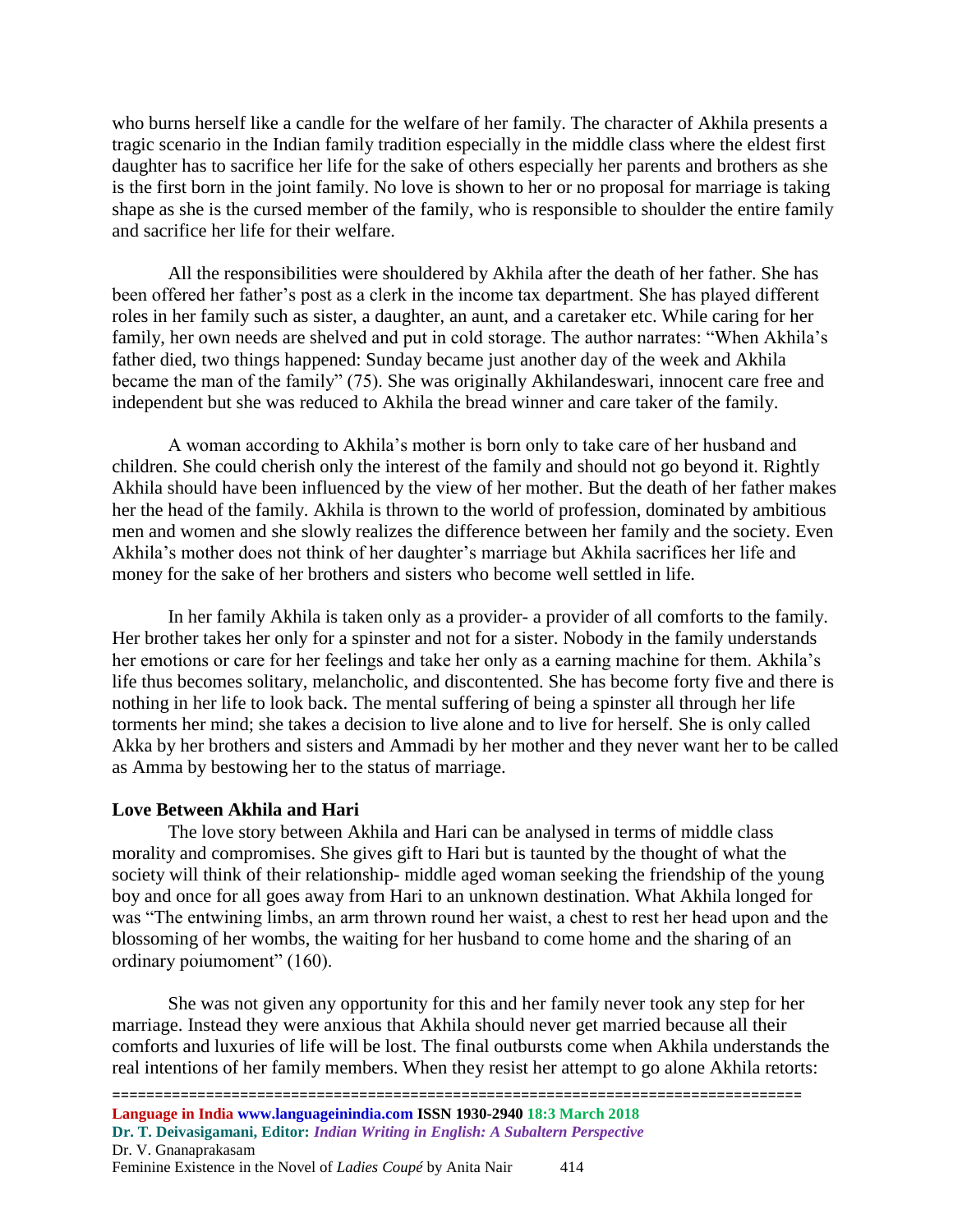For Twenty-six years I gave all myself to this family. I asked for nothing in return. And I wish to make a life of my own do any one of you come forward and say it's time you did this. Akka you deserve to have a life of your own instead you worry about what it will do to your individual times. (205)

## **A Total Organic Unity**

The individual story of Akhila has a total organic unity, where the individual woman rediscovers herself and the title itself suggests to organize a coupe not a revolution to overthrow any country or empire but work for a transformation of people's mind and attitude. It is the resolution that takes place in their psyche not to be put out, but fight out till the end. They create a coupe in a do or die situation as it becomes a metaphor for a utopian world that is liberated from patriarchy, one that is not characterized by false binaries. Hence, Akhila decides to alienate herself from the traditional world and to live for herself.

Now Akhila is totally transformed, highly independent, and not bothered about what others think of her; she wants to live, live all alone for herself. She is free to do what she wants, attach or detach herself at her will and never live for others or allow her life to be dictated and conditioned by others. She rediscovers herself and it is expressed by Anita Nair as follows:

> Akhila discovers that she likes being alone. She has no more doubts what her life will be if she lives alone. It may not be what she dreamt it to be at least she would have the effort to find out. And perhaps that is all the needs to ask of life now. Then she is allowed to try and experience it. (277)

#### **Free and Liberated Bird**

Akhila is only a free and liberated bird. Coming out of home to escape from the selfish centered household Akhila has seen and experienced the world in her own and therefore has developed different attitudes towards her life. She thus presents the image of the new Indian women, who can enter into successful and harmonious relationship with men, anchored in mutual freedom and respect without allowing themselves to end up as subjugated sex mates and glorified housekeepers. Akhila tastes power and "...knows what it feels like to be a cat and mouse game" (271). Akhila learns to live by her own rules. She is able to throw her head back and voice her triumph over oneself and culture.

#### **In the C***oupé*

In the *coupé* the first person to narrate the trajectory of her wedded life is Janaki an older woman, who lives through myriad life experiences only to realize that she loves her husband more than she imagined, even more she loves her son. She is a pampered wife and mother. She marries him to protect her. In the beginning, she is protected by her father, now by her husband, after her husband, her son will protect her. According to her, her duties are to be a good wife and a mother. Janaki had become aware of a certain rage creeping in her and had found everything her husband did is irritating. Her initial response to Akhila's query was "Why should a woman live alone, there is always a man willing to be with her?" (21). Janaki tells Akhila that:

> I am a woman who has always been looked after. First there was my father and brothers; then my husband. When my husband is gone there will be my son, waiting to take off from where his father left off. Women like me end up being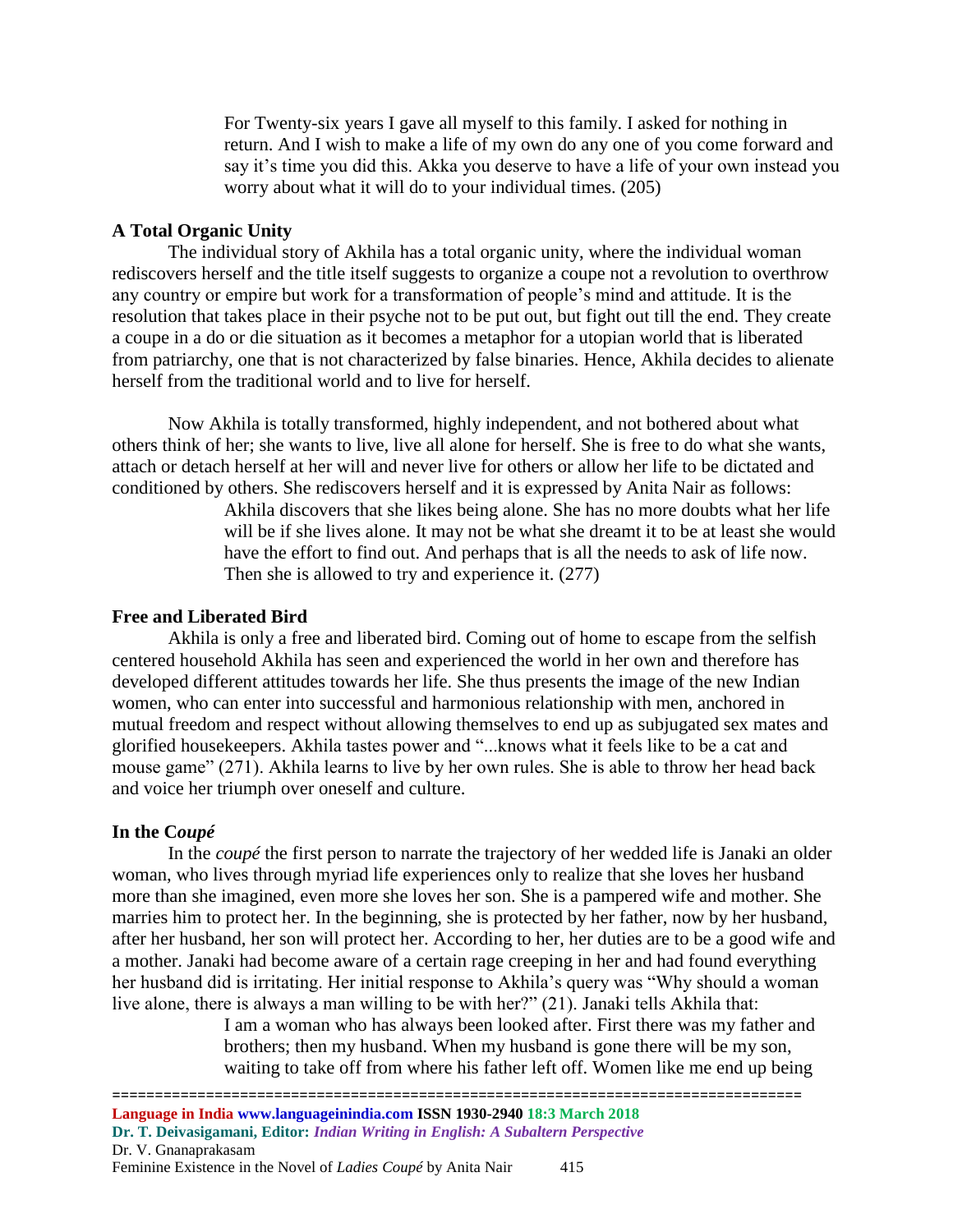fragile...I believed in that old cliché that a home was a woman's kingdom. I worked hard to preserve mine. ...And then suddenly one day I didn't matter anymore. My home ceased to interest me, none of the beliefs I had built my life around had any meaning. I thought if I were to lose it all, I would cope (23).

As for Janaki, she develops a friendly love for her husband in the autumn of their lives to find some peace from her son who accuses her of egoism. Her spiritual crisis was short lived and she changed to a fragile creature forever. Anita Nair narrates the story skilfully. Her descriptive skills and capabilities of storytelling can be seen in the life of Janaki.

Next, we have Margaret Shanti. She is another example how women are dominated by men. She is a chemistry teacher, who compared people with chemicals. Margaret's life goes through many physical, mental, and spiritual crisis. She keeps on changing till she feels happy. She marries the principal of the school where she works as a teacher. Her marriage is a love marriage. He loved her but she has no individuality. Margaret's husband Ebenezer Paulraj is an example for male chauvinism. Margaret's repression can be called as one of sexual stereotyping. She is forced to live as a model wife and daughter.

Sheela is the teenager who accompanies Akhila in the train. She explains the act of challenge to make up the face of her dying grandmother whose exceptional perceptive observation makes her understand even the subtle things around her. Then Prabha Devi shares her own tale. Her imagination raises by self-confidence. She seeks sexual liberation in an extramarital link. To escape from everything, she learns swimming which gives confidence to her.

Finally, the last quiet passenger is Marikolanthu who is dressed poorly but the expression on her face said that, "She had seen it all, human fickleness and fallibility, and there was very little that would take her by surprise" (18). Her body becomes the site of violence in the case of raping. Her life had been ruined by one dark night of lust.

Akhila and her fellow passengers argue that marriage is not imperative. Their independence helps them to get over a dominated existence in the hands of men or society because each of them as a spinster older sister, once the breadwinner of the family, still the cash cow. But Akhila is certain that she will not let her family use her anymore.

## **To Conclude**

**Primary Source:**

Conclusively, Anita Nair's *Ladies Coupé* is an examination of the psyche of the women characters. The coupe proves to be a close, packed comfortable and warm environment for the women to speak freely about their experiences. She paints her women as they are with their protection and she is ready to open their hearts to other women. The predicament of her characters is covered with a faint existential shade.

## ===================================================================== **Works Cited**

Nair, Anita. *Ladies Coupe.* New Delhi: Vikas Publishing House, 1984.Print. **Secondary Source:**

================================================================================= **Language in India www.languageinindia.com ISSN 1930-2940 18:3 March 2018 Dr. T. Deivasigamani, Editor:** *Indian Writing in English: A Subaltern Perspective* Dr. V. Gnanaprakasam Feminine Existence in the Novel of *Ladies Coupé* by Anita Nair 416